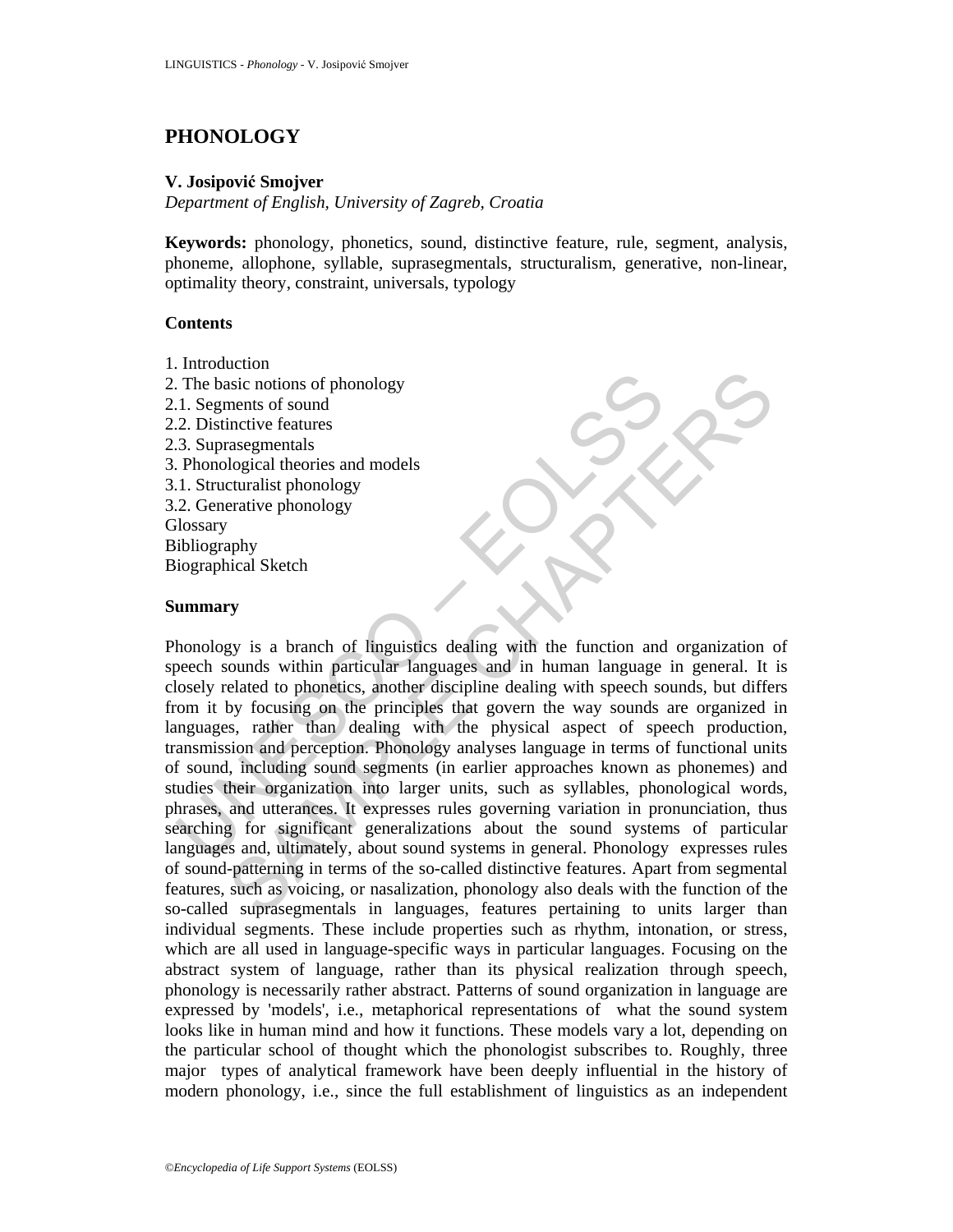scientific discipline at the beginning of the 20th century. These are: structuralism, generative (derivational) phonology, including linear and non-linear models, and optimality theory.

### **1. Introduction**

f sound, including sound segments (in earlier approaches known as<br>udies their organization into larger units, such as syllables, phor<br>araching for significant generalizations about the sound system<br>araching for significant l, including sound segments (in earlier approaches known as phonemes) an<br>heir organization into larger units, such as syllables, phonological word<br>and utterances. It expresses rules governing variation in pronunciation, t Phonology is a branch of linguistics dealing with the function and organization of speech sounds within particular languages and in human language in general. It is closely related to phonetics, another discipline dealing with speech sounds, but differs from it by focusing on the principles that govern the way sounds are organized in languages, rather than dealing with the physical aspect of speech production, transmission and perception. Phonology analyses language in terms of functional units of sound, including sound segments (in earlier approaches known as phonemes) and studies their organization into larger units, such as syllables, phonological words, phrases, and utterances. It expresses rules governing variation in pronunciation, thus searching for significant generalizations about the sound systems of particular languages and, ultimately, about sound systems in general. Phonology expresses rules of sound-patterning in terms of the so-called distinctive features. Apart from segmental features, such as voicing, or nasalization, phonology also deals with the function of the so-called suprasegmentals in languages, features pertaining to units larger than individual segments. These include properties such as rhythm, intonation, or stress, which are all used in language-specific ways in particular languages. Focusing on the abstract system of language, rather than its physical realization through speech, phonology is necessarily rather abstract. Patterns of sound organization in language are expressed by 'models', i.e., metaphorical representations of what the sound system looks like in human mind and how it functions. These models vary a lot, depending on the particular school of thought which the phonologist subscribes to. Roughly, three major types of analytical framework have been deeply influential in the history of modern phonology, i.e., since the full establishment of linguistics as an independent scientific discipline at the beginning of the 20th century. These are: structuralism, generative (derivational) phonology, including linear and non-linear models, and optimality theory.

## **2. The basic notions of phonology**

# **2.1. Segments of sound**

As opposed to phonetics ( $\rightarrow$  6.91.1), phonology takes a functional view of speech sounds. What is meant by the function of speech sounds in this sense is commonly explained with reference to a fundamental notion of general linguistics, that of double articulation, also alternatively called duality of patterning. This notion was introduced by the French linguist André Martinet and it refers to one of the essential features of human language as opposed to other systems of communication, like the languages of various animal species, or systems such as the traffic code. In contrast to these other systems, human language is organized structurally in terms of two abstract levels. On the first, hierarchically higher level, language consists of meaningful units. As this observation holds for language in general, as well as any particular language, this point will be illustrated with reference to one possible sentence of English: *'John eats cakes.'*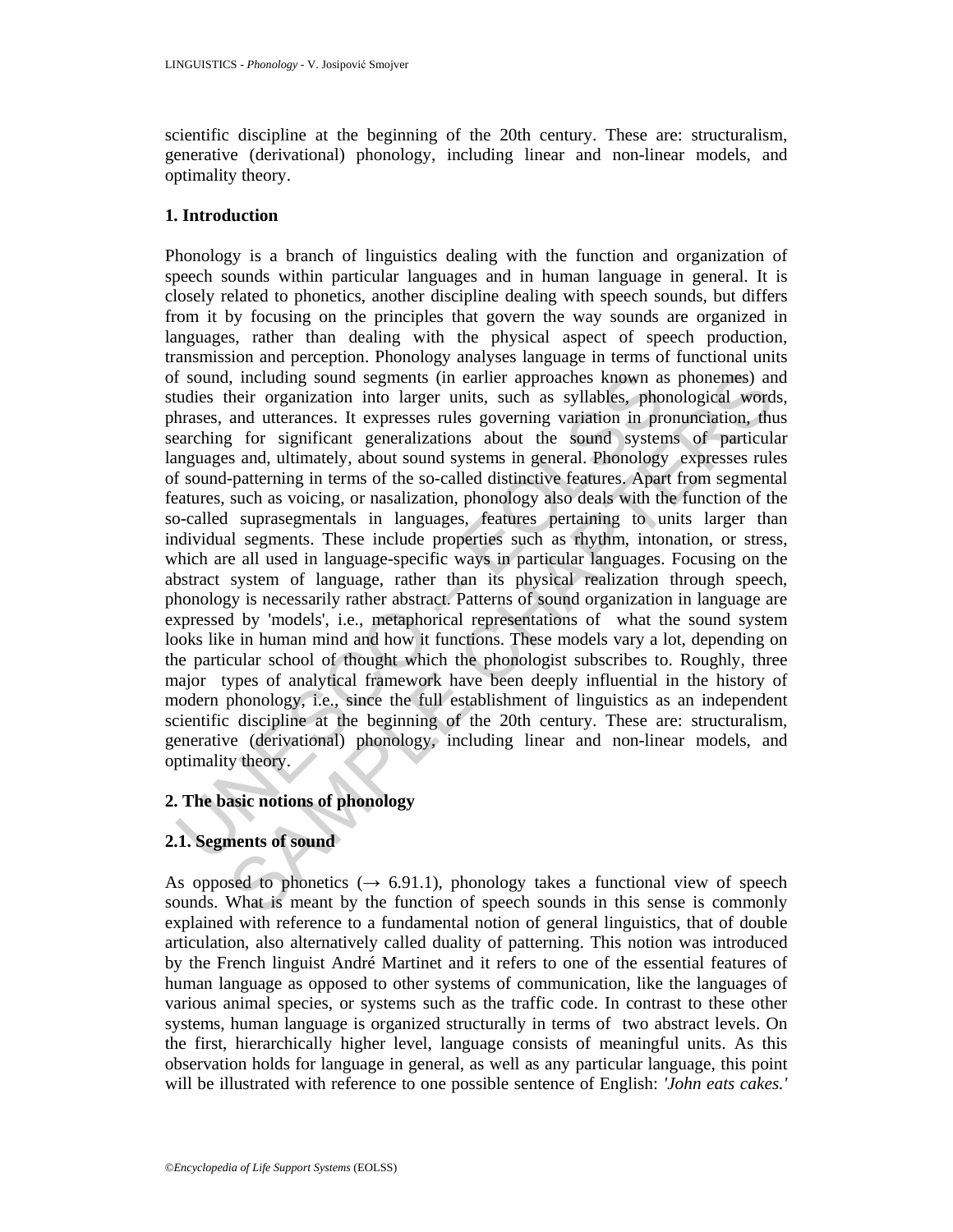One does not need any special linguistic training to identify units such as *'John'*, *'eats'*, and *'cakes'*, as well as to decompose two of them, *'eats'* and *'cakes'*, further into *eat*+*s* and *cake*+*s*, respectively, and identify the meaning conveyed by each of the component parts. In itself such combination of meaningful units is not specific to human language, but, rather, can be found in other communication systems as well. However, what makes human language so special is the existence of yet another, lower level of organization, on which these basic meaningful units can be further decomposed into smaller units. Intuitively, speakers of English, even if they are illiterate, or independently of the letters used in the spelling, would tend to decompose the word *'eats'* into smaller units of sound as follows:  $/i$ :/ +  $/t$  +  $/s$ . What is essential to note is that these units by themselves do not have any meaning, but combined they create meaningful units and thus function, figuratively speaking, as building blocks in the creation of units on a higher level. Entities of this kind cannot be identified in any other kind of communication system. In analyzing any given language, the phonologist deals with issues such as the identity and distribution of these units of sound in a particular language and the patterns underlying the intuitive knowledge of this distribution making it possible for the speaker to pronounce and recognize acceptable utterances of his language. While native speakers know these patterns intuitively, phonologists are able to state phonological rules explicitly and account for the reasons why some rule operates exactly the way it does. So, to take another example from English, any native speaker would know that words like  $\angle$ veh/, or /b $\angle$ esf/ do not sound English and are thus

reation of units on a higher level. Entities of this kind cannot be ident<br>ind of communication system. In analyzing any given language, the principal<br>exact as the identity and distribution of these units of sour-<br>ingrage a of units on a higher level. Entities of this kind cannot be identified in any other<br>communication system. In analyzing any given language, the phonologist deas<br>ces such as the identity and distribution of these units of s not possible words of English, while /sl\_fi/ or /se\_t/, albeit potentially, are possible, even though they do not actually exist in English. Another, somewhat less transparent example of this implicit phonological knowledge shared by native speakers of English concerns the pronunciation of the regular plural ending. Any native speaker of English, including illiterate ones, would agree that this ending is pronounced differently in *'cakes'*, *'bags'* and *'churches'*, i.e., as /s/, /z/, and /Lz/, respectively. However, very few of them, unless they have some linguistic training, are able to state the rule explicitly, let alone account for the reasons why the rule operates exactly the way it does. It is the job of the phonologist to identify patterns behind such surface variation in pronunciation. Generally, the phonologist is concerned with the way in which particular languages organize the physical substance of sound into phonological systems. Although certain universal principles are shared by all languages, every language organizes the physical reality of speech in its own way. An obvious proof of this is the adaptation of the pronunciation of foreign loanwords, taking place in all languages. In phonological analysis it is impossible to refer to any of the abstract units of phonology without reference to their physical reality. Phonology is thus inseparable from phonetics, and the two linguistic disciplines largely deal with the same subject-matter, i.e., speech sounds. They only look at them from different points of view, phonetics focusing on their physical reality, phonology looking at them as functional units of linguistic systems.

The units of sound which in connection with double articulation were metaphorically referred to as 'building blocks' of human language are technically called phonemes in traditional phonology. The term was introduced in the early approaches, which saw phonemes as single atomic units of human language. More recent approaches no longer give phonemes the status of the indivisible and ultimate units of phonological analysis, but still occasionally operate with the term 'phoneme' to refer to discrete, i.e.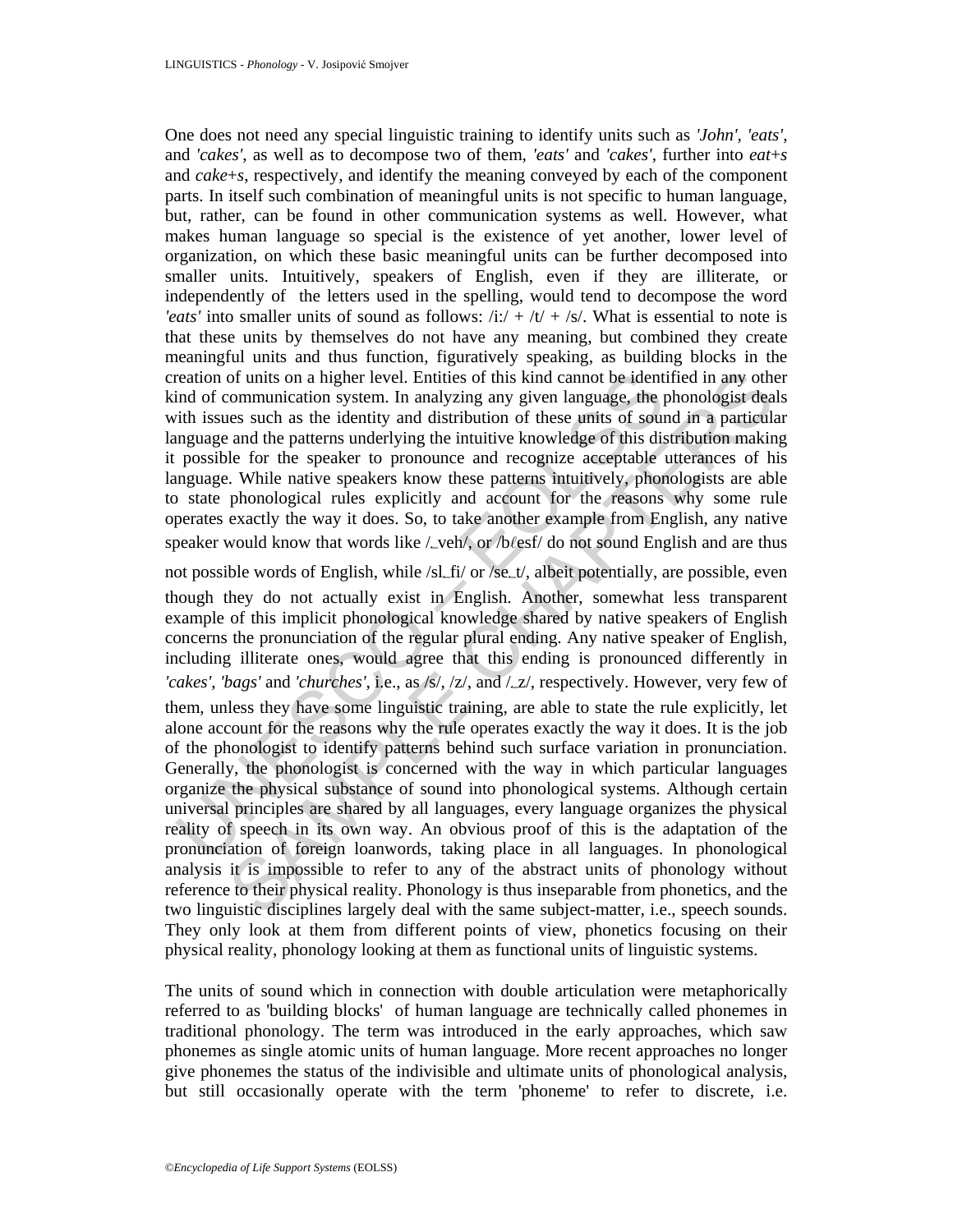individually discernable, or clearly separate segments of sound, although the term 'segment' is nowadays largely preferred. In any case, the phonological description of any language necessarily includes the identification of the phonemic inventory, which is the set of distinctive sound units, or phonemes used by a given language. By contrast with speech sounds, whose number is theoretically unlimited, the number of phonemes in a language is limited, ranging from 11 to 141. That is, in purely physical terms any utterance is a continuous wave of sound, and the acoustic patterns corresponding to what in everyday speech we call 'speech sounds' are not individually distinct. If one analyzed acoustically the patterns of sound waves corresponding to any utterance of any human language, there would be no clear boundaries between sound segments. Still, phonologically speaking, there is evidence that human mind does analyze the amorphous continuum of sound in terms of discrete units. Most notably, this is borne out by the existence of phonemic alphabets, in which in principle one letter represents one such sound unit. Even the speakers of languages which do not use this type of alphabet are able to analyze language intosegments. One does that unconsciously when applying various phonological rules, which very often are seen as operations which do something to segments of sound: they can delete, add, or re-arrange them.

ut by the existence of phonemic alphabets, in which in principle one<br>e such sound unit. Even the speakers of languages which do not<br>phabet are able to analyze language intosegnents. One does that uncopplying various phono is existence of phonemic alphabets, in which in principle one letter represent sound unit. Even the speakers of language swhich do not use this type various phonological rules, which very often are seen as operations whic The phoneme has been defined in several ways in the history of phonology, depending on the approach. When the notion was originally introduced into linguistics, attempts were made to define it psychologically, that is, in terms of some kind of a target sound which the speaker has in mind when uttering the real, concrete sound. However, despite the fact that the phoneme does have its psychological reality, modern linguistics is opposed to an extralinguistic, i.e., in this case psychological definition of fundamental linguistic notions. Thus the earliest attempts to define the phoneme psychologically were soon dismissed as 'mentalistic' and a few alternative definitions have been offered instead since then. One of the alternatives was to define the phoneme as a family of phonetically similar sounds, referred to as allophones. To make this definition complete, another basic phonological notion must be introduced, *viz*. that of complementary distribution. To explain the notion it must be observed that the different realizations, or allophones of one phoneme as a rule occur in mutually exclusive contexts: one occurs where the others do not. To illustrate that with reference to English,  $/k/$  is one of the members of the phonemic inventory of English functioning like a 'building block' in words like *'car'*, *'key'* or *'task'*. All three realizations of the phoneme under consideration are said to be the allophones of the phoneme /k/ and in phonetic notation are customarily enclosed within square, rather than slant brackets, to indicate their allophonic status. Despite being phonetically similar enough to be felt as members of the same family, each of these allophones of  $/k/$  in English is phonetically slightly different from the other two. Thus the ones in *'car'* and *'key'*, as opposed to the member of the same family occurring in *'task'* are pronounced with some audible breath or aspiration  $(\rightarrow 6.91.1: 2.2$ . *Consonants*) as a result of the prevocalic context in which they occur. Among themselves they phonetically differ in that the one in *'car'* is produced at slightly different points in the speech tract, the former being a true velar, as opposed to the latter, which is somewhat fronted towards the palatal region under the influence of the following front vowel. Although, strictly physically speaking, no two realizations of the same phoneme are exactly the same in speech, phonology abstracts away from differences which are below the threshold of human perception and focuses on those which are determined contextually, as in the above example. It is the contexts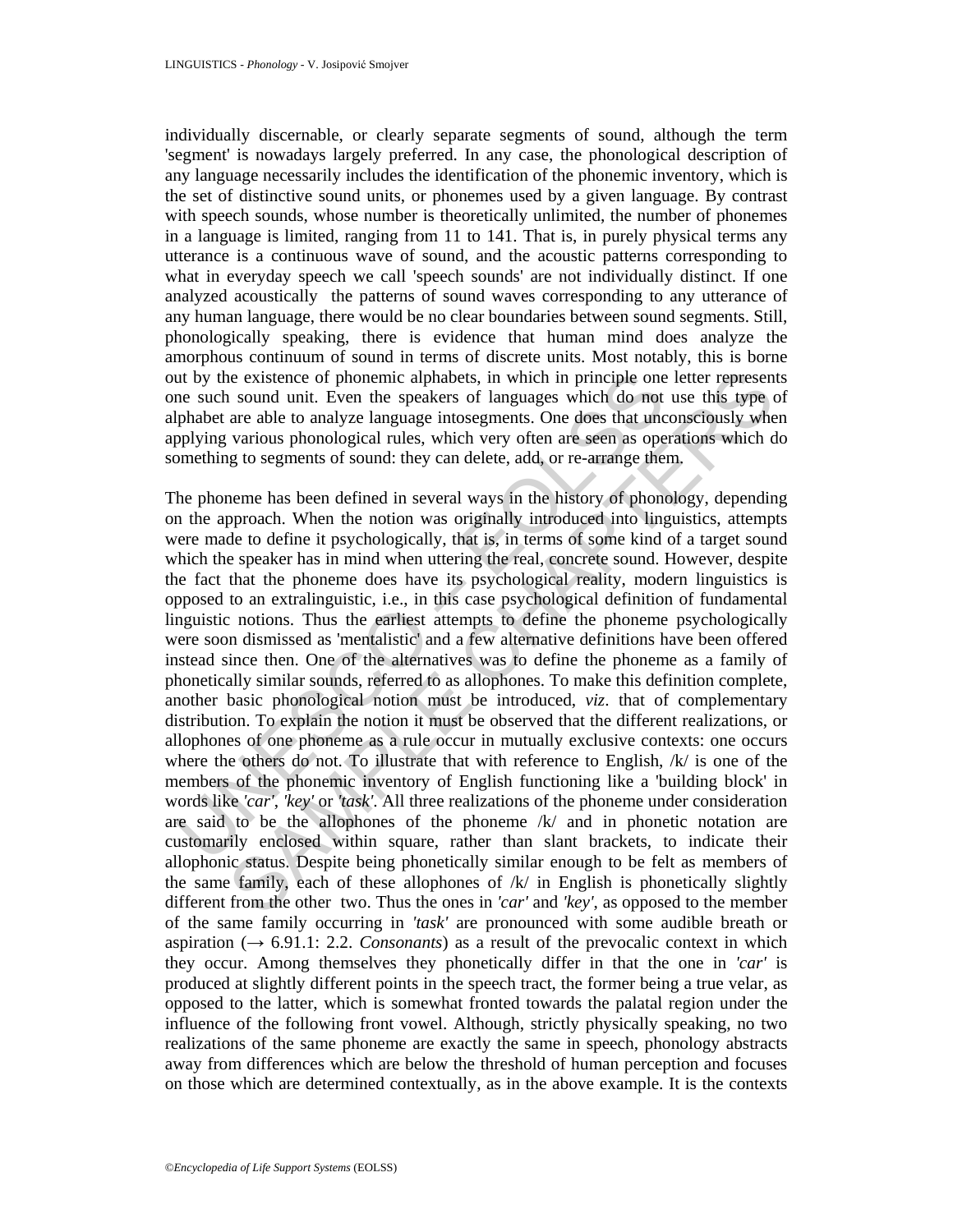in which they occur within the word that give these allophones their identity, and it is the job of the phonologist to formulate rules about their distribution. So, to simplify it a somewhat, it can be observed that the aspirated allophone, properly indicated by the phonetic and phonological notational conventions as  $[k^h]$ , occurs before a stressed vowel, and the fully de-aspirated one occurs after [s]. Both phonemes and allophones are necessarily identified and referred to as language-specific entities, as individual languages employ the physical reality of sound in their own specific ways, and what is a phoneme in one language need not be a phoneme in others. Likewise, what is an allophone of some phoneme in one language may be a separate phoneme in another. Thus to refer back to the aspirated velar sound  $[k<sup>h</sup>]$ , unlike in English, in Hindi, for example, it is a separate phoneme, rather than an allophone of /k/. Allophones are thus seen as realizational varieties of a given phoneme which are determined contextually and thus occur in mutually exclusive contexts, i.e. in complementary distribution.

nd thus occur in mutually exclusive contexts, i.e. in complementary di<br>nother example from English illustrating the complementary distrib<br>le language-specific status of allophones is that of the possible re<br>nglish phoneme occur in mutually exclusive contexts, i.e. in complementary distribution.<br>example from English illustrating the complementary distribution, as well ange-specific status of allophones is that of the possible realizations o Another example from English illustrating the complementary distribution, as well as the language-specific status of allophones is that of the possible realizations of the English phoneme /l/. Focusing on the phonetic difference between the initial consonant in 'love' and the final one in 'bell', one may observe that, to put it technically, the latter is velarized  $(\rightarrow 6.91.1: 2.2$ . *Consonants*), while the former lacks this property. Hence the popular and somewhat impressionistic distinction between the 'clear' and 'dark' /l/ in English, which the case of allophony at hand illustrates. Once again this difference in phonetic quality is contextually determined. Any linguist analyzing English pronunciation would notice that such difference is not random, but rather, there is a pattern behind the distribution of the two allophones, which in this case has to do with the position of the consonant under consideration within the syllable ( $\rightarrow$  2.3.1). Once again, this generalization need not and most of the time does not hold true of other languages. In some languages, such as Polish, the 'dark l' is a separate phoneme, while in some others it does not even occur at all in healthy speech, either as a phoneme or as an allophone. Although being part of the definition of the phoneme, complementary distribution in itself is no proof that two sounds belong to the same phoneme. A case in point is the relationship between their English consonants  $/h/$  and  $/h/$ , which do happen to appear in mutually exclusive contexts, but having no phonetic similarity whatsoever, they are not considered to be allophones of the same phoneme. Rather, their complementary distribution is accounted for as a matter of historical coincidence.

Although allophones are defined as contextually determined varieties of one phoneme, there are cases where the variants of one phoneme for whatever social or idiosyncratic reasons may appear in the same context, yet without causing any difference in meaning of the given words. These are cases of free variation. So, for example, in Scottish English the place of articulation of  $/t$  and  $/d$  may be either alveolar or dental. Hence, [t] and  $\angle$ .  $\sim$  or [d] and  $\angle$   $\sim$   $\sim$ , respectively, are said to be in free variation in this variety of English pronunciation  $(\rightarrow 6.91.1:3$ . *IPA notation*). The notion of free variation is closely related to the notion of the range of performance (sometimes alternatively referred to as the area of tolerance). The range of performance of some phoneme in a language refers to the limits within which sounds are recognized as belonging to that phoneme. Like the notion of phoneme, that of range of performance is language-specific. So, for example if one compares the range of performance of the English phoneme  $/r/$  to that of the Japanese  $/r/$ , it can be observed that the Japanese  $/r/$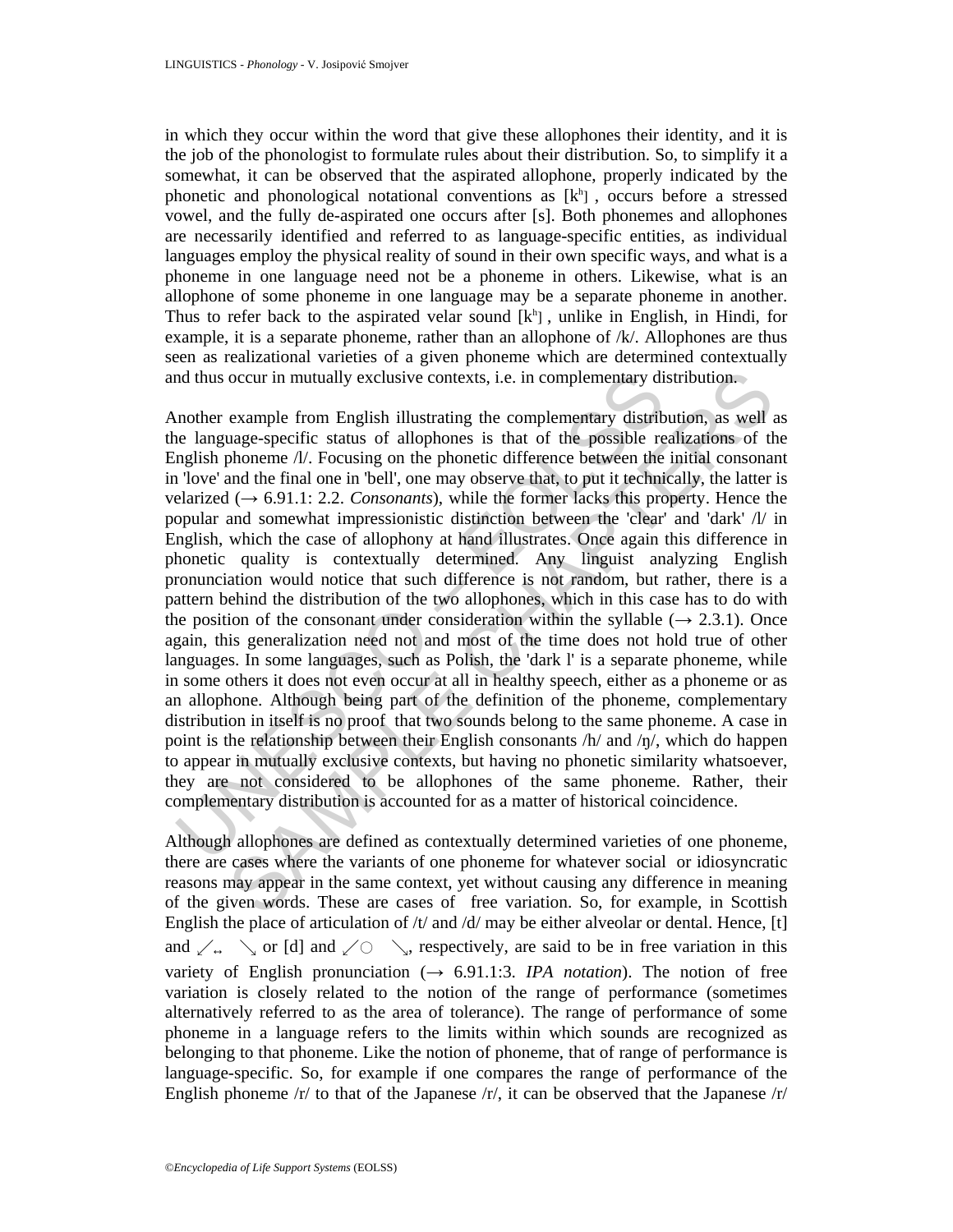has a wider range of performance than the English one, as there is no phoneme  $\Lambda$  in Japanese, so any [1] -like sounds are likely to be interpreted as belonging to the range of performance of the phonetically closest consonant /r/.

Cases of free variation actually represent a weak point of the definition of the phoneme as a set of phonetically similar sounds occurring in complementary distribution. One way of getting around this difficulty is to adopt an alternative approach in defining the phoneme, that is, an approach in which the key notion is that of contrast or distinctiveness. Under this approach, the phoneme is seen as a minimal sound unit which is capable of contrasting word meaning. The proponents of this approach argue that phonemes are identified by their contrast, or, to use their original term, opposition to the other members of the sound system. The procedure to establish the phonemic identity of a sound involves the procedure of substitution, whereby word pairs differing in one sound only are compared to see if the difference changes the meaning. So, for example, if we want to establish whether the sound [ŋ] is a phoneme of English, we need to find out whether in the above sense it is in contrast with some other phonetically similar sound.

lentity of a sound involves the procedure of substitution, whereby wo one sound only are compared to see if the difference changes the anallele, if we want to establish whether the sound [t]] is a phonem ested to find out of a sound involves the procedure of substitution, whereby word pairs differing<br>und only are compared to see if the difference changes the meaning. So, for<br>the if if we want to establish whether the sound [1] is a phoneme Indeed, in English there are pairs of words like 'sing' /sin/- 'sin' /s\_n/, where the difference in this single segment carries the difference in meaning. Thus  $/\eta$  is capable of contrasting word meaning and is a phoneme of English. In many other languages, such as Italian, for example, this is not the case. Although one can hear a nasal sound [ŋ], which matches the phonetic description of the corresponding English sound, in words like *'banco'* ('bank'), it is not possible to find a single pair of words where the difference between  $[\eta]$  and  $[\eta]$  is contrastive. If we substituted the two sounds for each other in Italian, however strange such pronunciation may sound, the meaning of the words in question would never be affected. So, it turns out that the sound [ŋ] in Italian is an allophone of the phoneme  $/n/$ , that is, its contextually determined variety, occurring in certain contexts. Pairs of words like the one in the English example, *sing - sin*, differing in one phoneme only are called minimal pairs. The approach based on the notion of contrast is rather static in that the phonemic system of a language is conceived of as a closed system. Each element of the system is defined through the network of relations that hold between itself and the other elements. In other words, the identity of each phoneme of a phonemic system is defined as what the others are not. In terms of logic, this kind of definition can be said to be circular. However, this need not necessarily be seen as a weakness. An approach based on distinctiveness highlights the linguistic function of phonemes and offers some important insights into the nature of phonemic systems.

An interesting issue that arises with the approach based on distinctiveness concerns cases where in some positions the otherwise established phonemes fail to contrast phonetically. A case in point can be found in American English, where pairs of words like *'writer'* - *'rider'* may sound the same. In this particular case, the opposition between voiced and voiceless consonants is suspended. Such contexts are referred to as contexts for neutralization. Likewise, in many languages, the opposition between voiced and voiceless consonants is suspended at the end of the word. A case in point is the German pair of words *'Rat'* ('council') - *'Rad'* ('wheel'), both pronounced with a final [t].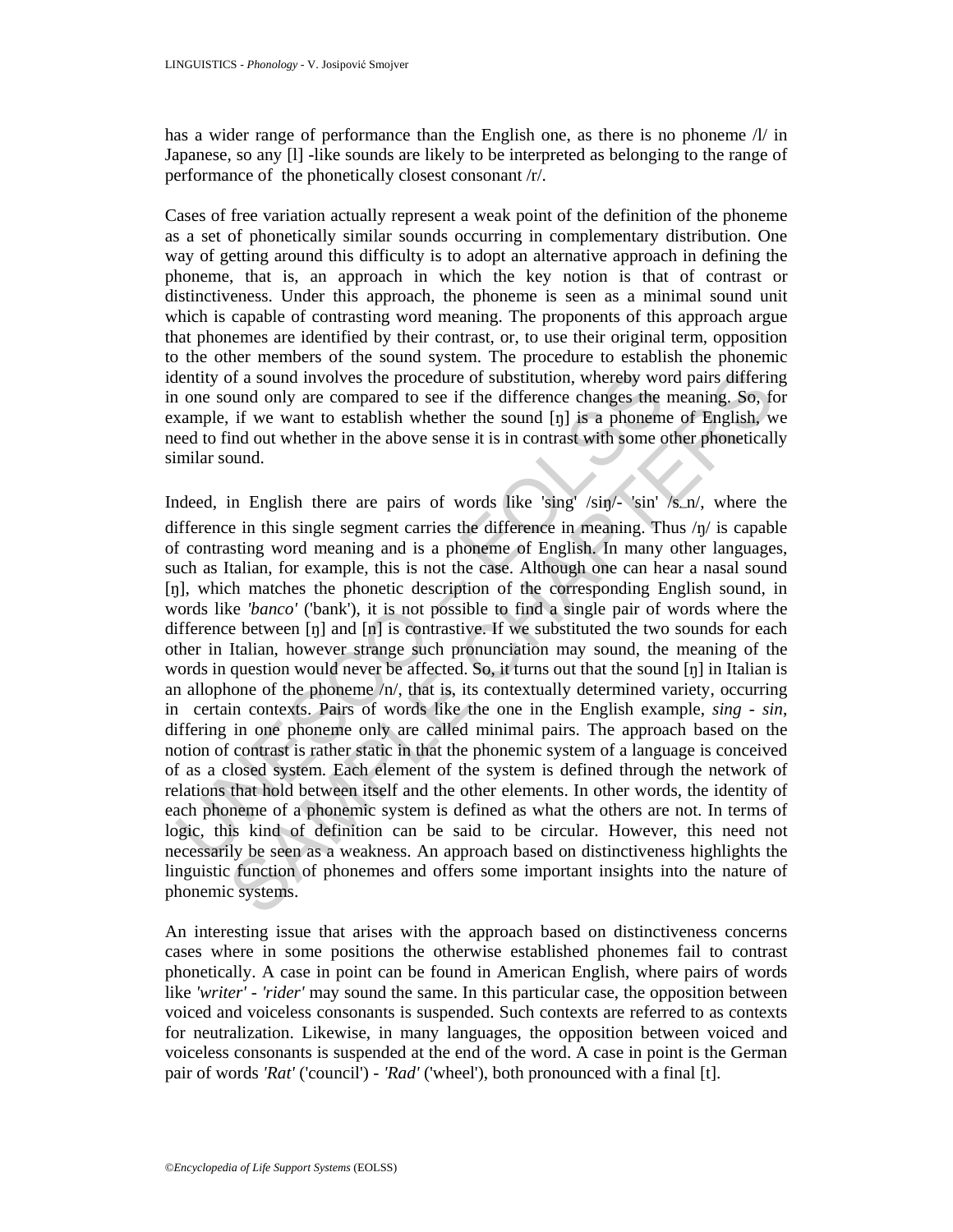### **2.2. Distinctive features**

### **2.2.1. The nature of distinctive features**

Two sounds may differ in one or more features. For example, [t] and [d] differ in voicing, the former being voiceless, as opposed to the latter, which is voiced ( $\rightarrow$  6.91.1: 2.1. *Articulatory phonetics*). In addition to this, in English, [t] can be aspirated, i.e. pronounced with some audible breath. So, both voicing and aspiration are features of sounds. However, their phonological function is not the same in all languages. In English, voicing is phonologically relevant or distinctive, and aspiration is not and is said to be redundant. It is important to note that in this context the term 'redundant' does not mean anything like 'superfluous', because even those features which are not phonologically distinctive in language do have a linguistic function, which is to serve as additional cues in decoding the message. In fact, a large body of work in phonology, known as underspecification theory, has been devoted to the status of redundant features in phonological representation. In any case, distinctive features provide the basis for distinguishing phonemes, while redundant ones do not. In other words, while in English it matters for the identity of a phoneme whether it is voiced or not, with aspiration this is not the case. Any [t] sound of English is interpreted as an allophone of  $/t$ , irrespective of whether it is aspirated or not. There is not a single pair of words in English differing in the aspiration of a segment only. By contrast, there are languages, like for example, Hindi, or Burmese, where aspiration is distinctive.

honologically distinctive in language do have a linguistic function, wh<br>dditional cues in decoding the message. In fact, a large body of wo<br>nomon as underspecification theory, has been devoted to the status of re<br>nonon-mas gically distinctive in language do have a linguistic function, which is to serve a<br>id cues in decoding the message. In fact, a large body of work in phonology<br>sustuerspecification theory, has been devoted to the status of One of the approaches to the definition of the phoneme is based on the notion of distinctive features. Phonemes can be conceived of as bundles of distinctive features. Metaphorically speaking, distinctive features can be seen as basic ingredients of phonemes. The very notion of distinctive features actually requires a revision of Martinet's idea of double articulation. By decomposing phonemes into distinctive features, phonologists have gone one step further in analyzing human language and thus abandoned the idea of the phoneme as an atomic unit. Although for many practical purposes it is convenient to treat successive segments of speech sounds as single atomic units, there are good reasons why phonologists operate with distinctive features as the basic units of phonological analysis. In the first place, although a case can be made for the psychological reality of the phoneme, phonemic analysis is at odds with the physical reality of speech. Physiologically speaking, the utterance of any single speech sound is not a unitary action on the part of any single organ in the speech tract. Rather, it involves several simultaneous or overlapping gestures. What is even more important to the phonologist, it is in terms of these 'ingredients' that segments pattern together in phonological processes. So, for example, there would be little point in noticing the distinction between voiced and voiceless segments in phonology, if it did not turn out that each of the two categories of sounds 'behave' in the same way in languages. In other words, natural categories of sounds, sharing some physical properties, also turn out to constitute phonological categories in terms of which generalizations are made, i.e., rules are expressed in phonology. Thus it is of interest to phonologists to be able to refer to some universal system of phonological description based on properties that could be defined independently of particular languages. Since the introduction of the notion of distinctive features in phonological theory, irrespective of the school of thought they belong to, phonologists have searched for a universal framework of the features that are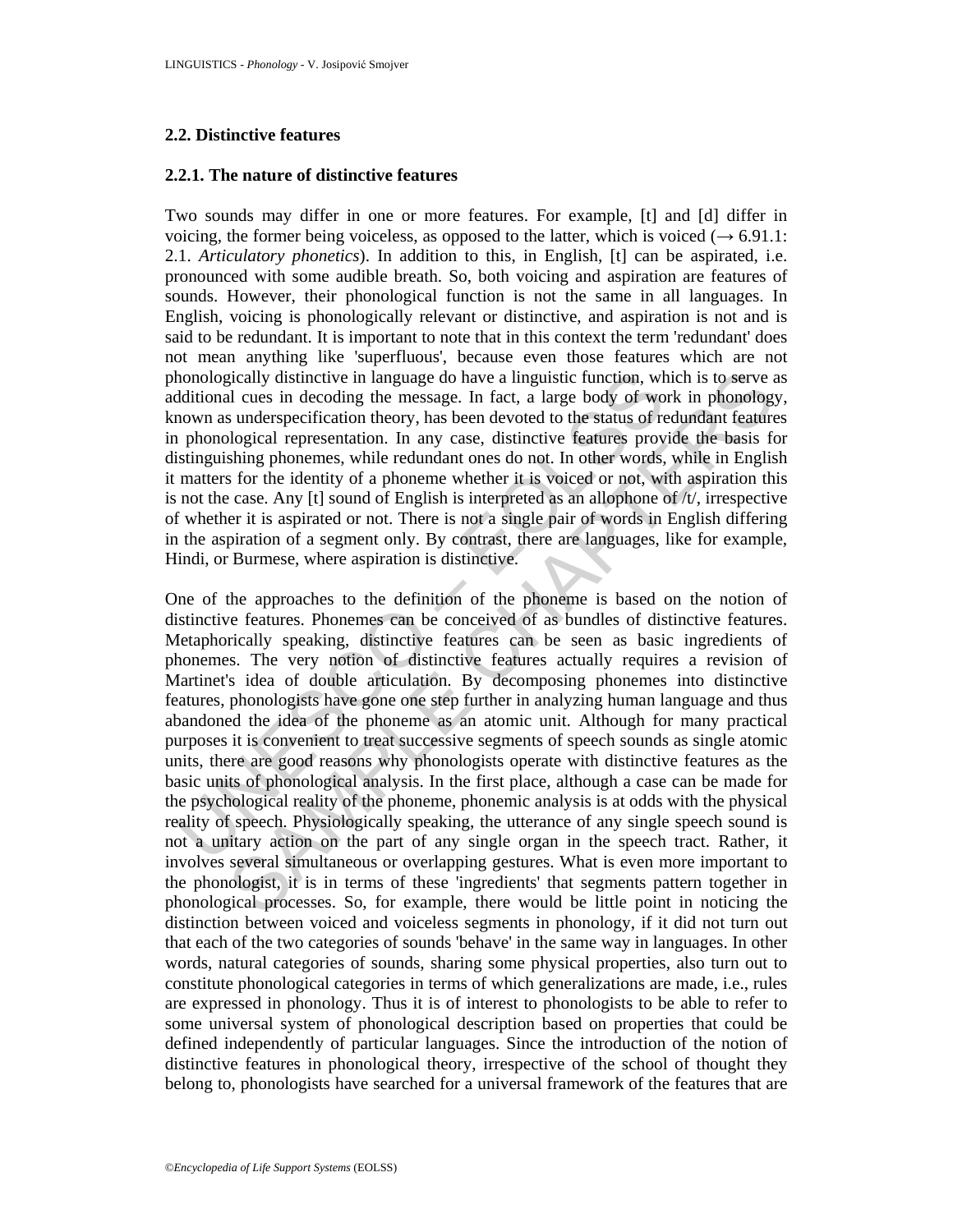exploited for phonological purposes in the world's languages.

nother type of features, univalent (also referred to by a number of angle-valued, monovalent, unary, privative features). Such features otion of some more recent models of phonological analysis ( $\rightarrow$  3*honology*). It is im stype of features, univalent (also referred to by a number of alternative terms<br>
uculud, monovalent, unary, privative features.) Such features constitute the keat<br>
f some more recent models of phonological analysis ( $\rightarrow$  An important notion associated with that of distinctive features is that of binarity. It turns out that sounds can be classified in terms of two mutually exclusive possibilities. This refers to the presence or absence of a certain feature. In distinctive feature theory, contrasts between phonemes are commonly marked using +/- specification. For example, /t/ is specified as *'-voice'*, while /d/ is *'+voice'*. It is argued that the principle of binarity is fundamental to human language and that it reflects the nature of human mental processes, in particular, the functioning of the nerve cells. Thus, binarity in phonology can also be related to the principles of binary coding in information theory. However, in phonology the status of binary contrasts is somewhat controversial. That is, there are aspects of phonological description arguably requiring, or at least favoring another type of features, univalent (also referred to by a number of alternative terms: single-valued, monovalent, unary, privative features). Such features constitute the key notion of some more recent models of phonological analysis  $(\rightarrow 3.2.1.2.$  *Post-SPE Phonology*). It is important to note that segments my be unspecified for certain features, either because a feature is univalent and a given segment does not have it  $(\rightarrow$  place features), or because some binary feature is irrelevant for a given class of segments  $(e.g. \rightarrow \pm \text{stricted})$ . Generally, in recent phonological theory, distinctive features are not only widely seen as the basic units of phonological analysis, but, moreover, have become a focus of attention in their own right and within such frameworks, several models of feature theory have been rather influential.

TO ACCESS ALL THE **33 PAGES** OF THIS CHAPTER, Visit: http://www.eolss.net/Eolss-sampleAllChapter.aspx

#### **Bibliography**

- - -

Gussenhoven, C. & H. Jakobs (2005). *Understanding Phonology*, 2nd edn. 284 pp. London: Hodder Arnold. [This is a concise and approachable introduction to major topics in phonology, suitable to students of linguistics].

Gussman, E. (2002). *Phonology: Analysis and Theory*, 234 pp. Cambridge: Cambridge University Press. [This book is suitable to students of linguistics who need an overall view of phonological theory. It can be used by way of preparation for work in more specialized frameworks, such as optimality theory].

Kager, R. (1999). *Optimality Theory*. 452 pp. Cambridge: Cambridge University Press. [This is a clear and authoritative introduction to optimality theory, the most recent development in phonology].

Odden, D. (2005). *Introducing Phonology*. 348 pp. Cambridge: Cambridge University Press. [This is a basic and practical textbook for beginners in the field, accessibly written and designed to develop in students some analytical skills needed for further study of the discipline. It assumes little or no prior knowledge of linguistics].

#### **Biographical Sketch**

**Višnja Josipović Smojver** is an associate professor of phonetics and phonology in the Department of